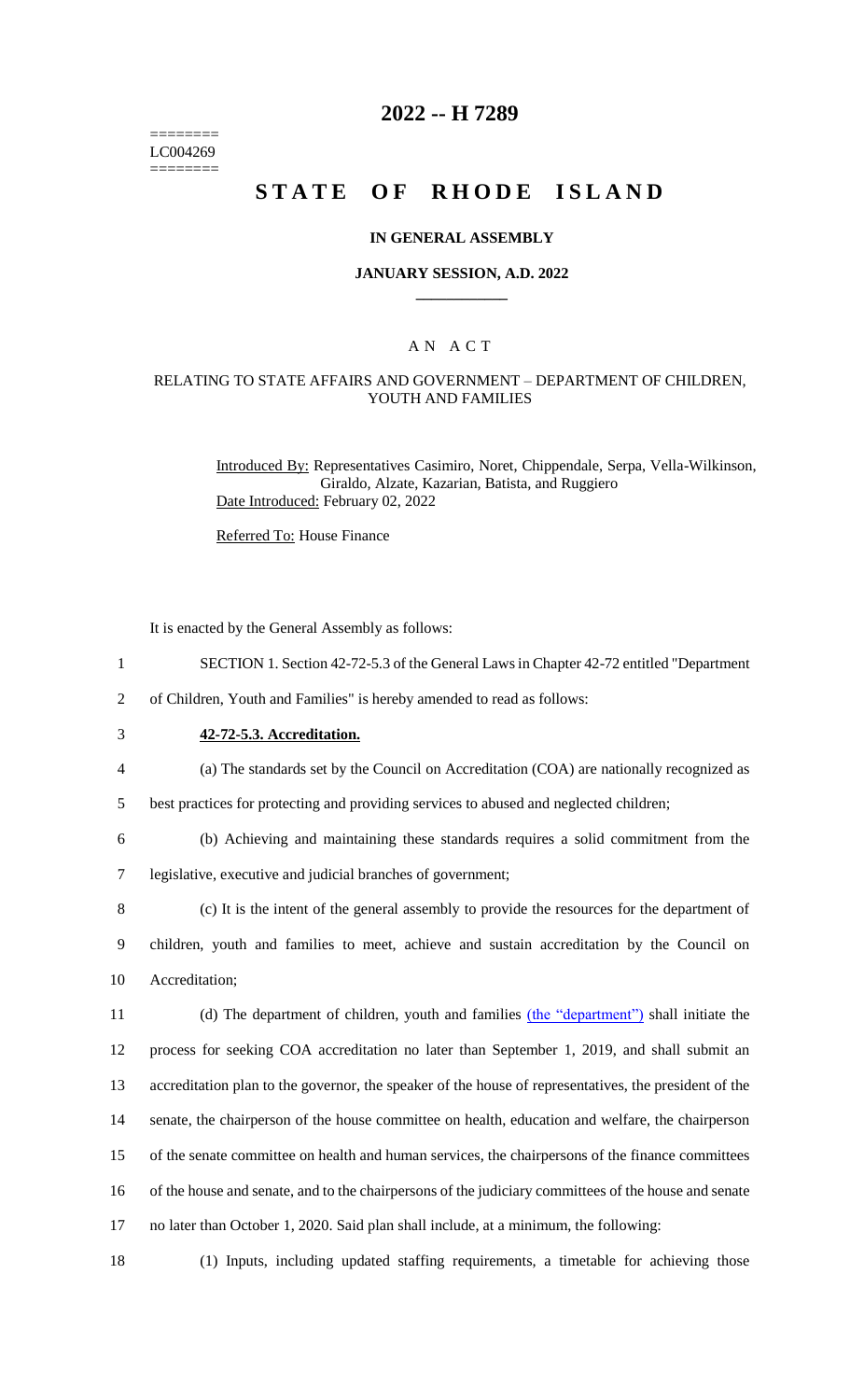- 1 requirements, and any additional costs associated with achieving accreditation;
- 2 (2) Outcomes, including an assessment based on statistical and other evidence, of the 3 impact of accreditation on the number of abused and neglected children, the nature of their abuse, 4 and the relationships between such children and their families.
- 5 (e) [Deleted by P.L. 2019, ch. 88, art. 13, § 15].
- 6 (f) Caseloads for department workers.
- 7 (1) Regardless of the status of COA accreditation, the department shall apply general
- 8 caseload limits for department workers in a manner similar to those contained in COA caseload
- 9 standards for public agencies. More specifically, caseloads for workers shall support the
- 10 achievement of child and family outcomes, shall be regularly reviewed, and generally shall not
- 11 exceed the following:
- 12 (i) Twelve (12) active investigations at a time, including no more than eight (8) new
- 13 investigations per month;
- 14 (ii) Fourteen (14) families receiving ongoing in-home services;
- 15 (iii) Twelve (12) children in out-of-home care, and their families; and
- 16 (iv) Eight (8) children in treatment foster care, and their families.
- 17 (2) By "generally," it is understood that there may be circumstances under which caseloads
- 18 may exceed these limits, such as when the department is faced with temporary staff vacancies or
- 19 when administrative case functions are assigned to other personnel; however, the department shall
- 20 make all efforts to meet the caseload numbers set forth in this subsection.
- 21 SECTION 2. This act shall take effect upon passage.

======== LC004269 ========